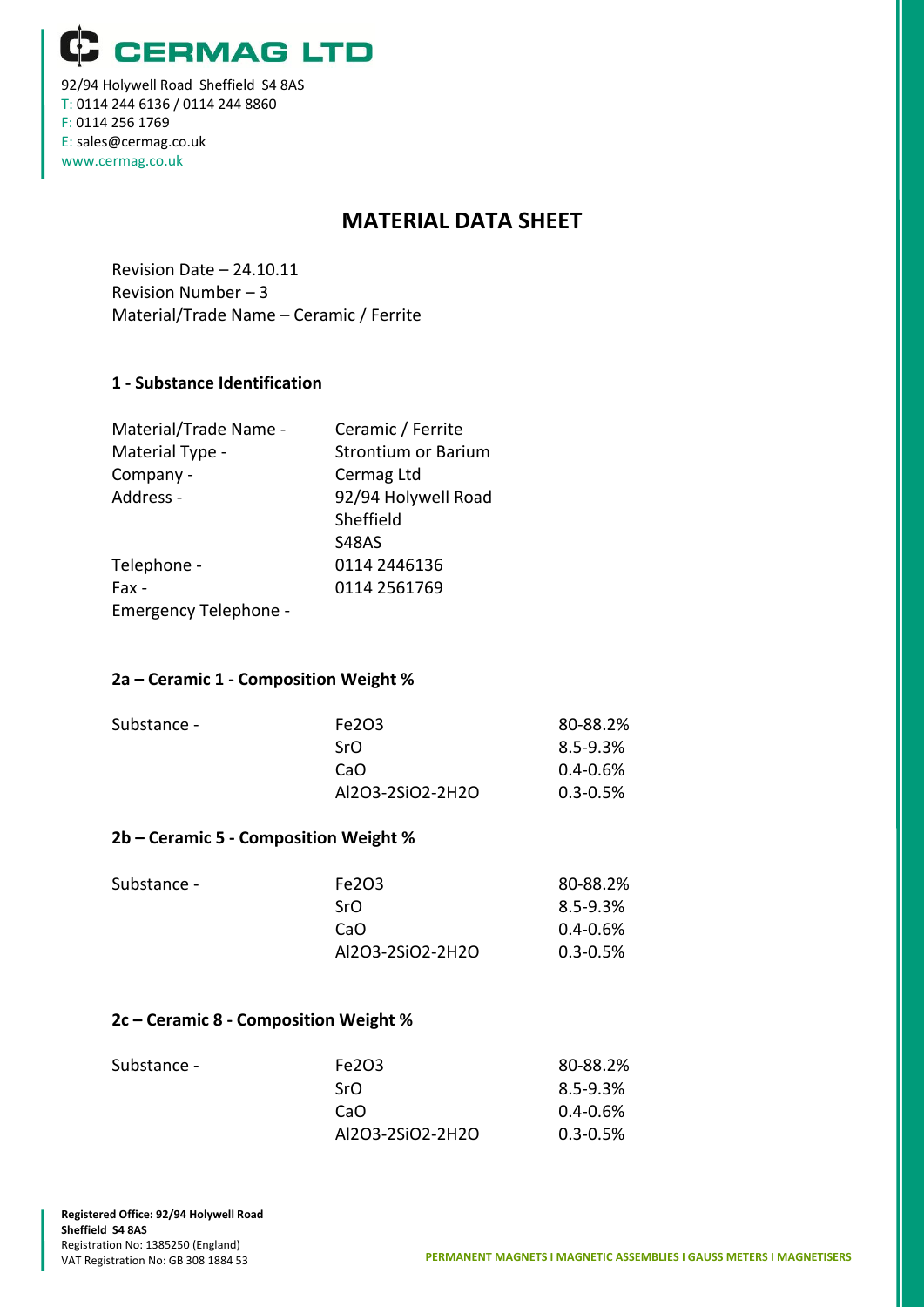# **2d – Ceramic 8C - Composition Weight %**

| Substance - | Fe203            | 80-88.2%     |
|-------------|------------------|--------------|
|             | SrO              | $8.5 - 9.3%$ |
|             | CaO              | $0.4 - 0.6%$ |
|             | Al2O3-2SiO2-2H2O | $0.3 - 0.5%$ |

# **3 – REACH**

Ferrite / Ceramic materials contain no SVHC (Substances of Very High Concern) either in ingredients or in preparation

# **4 – Hazard Identification**

Strontium Hexaferrite is not listed in EH40 Occupational Exposure Limits or other listings of hazardous or toxic materials.

The handling of Strontium Hexaferrite magnets in the clean unmagnetised state causes no hazards to health. Hazards arise when they are ground or magnetised

Fine powders and grinding slurry may cause irritation to eyes, skin & respiratory systems. Only trained personnel should handle magnetised magnets.

Food & drink should be prohibited in the vicinity of the machining and linishing operation.

Flash Point - None

# **5 – First Aid Measures**

| Inhalation - | Remove to fresh air area<br>Inform first aider                                |
|--------------|-------------------------------------------------------------------------------|
| Eyes -       | Flush dust from eyes with water<br>Inform first aider                         |
| Skin -       | Wash with soap & water<br>Inform first aider                                  |
| Ingestion -  | Give plenty of water to drink<br>Do not induce vomiting<br>Inform first aider |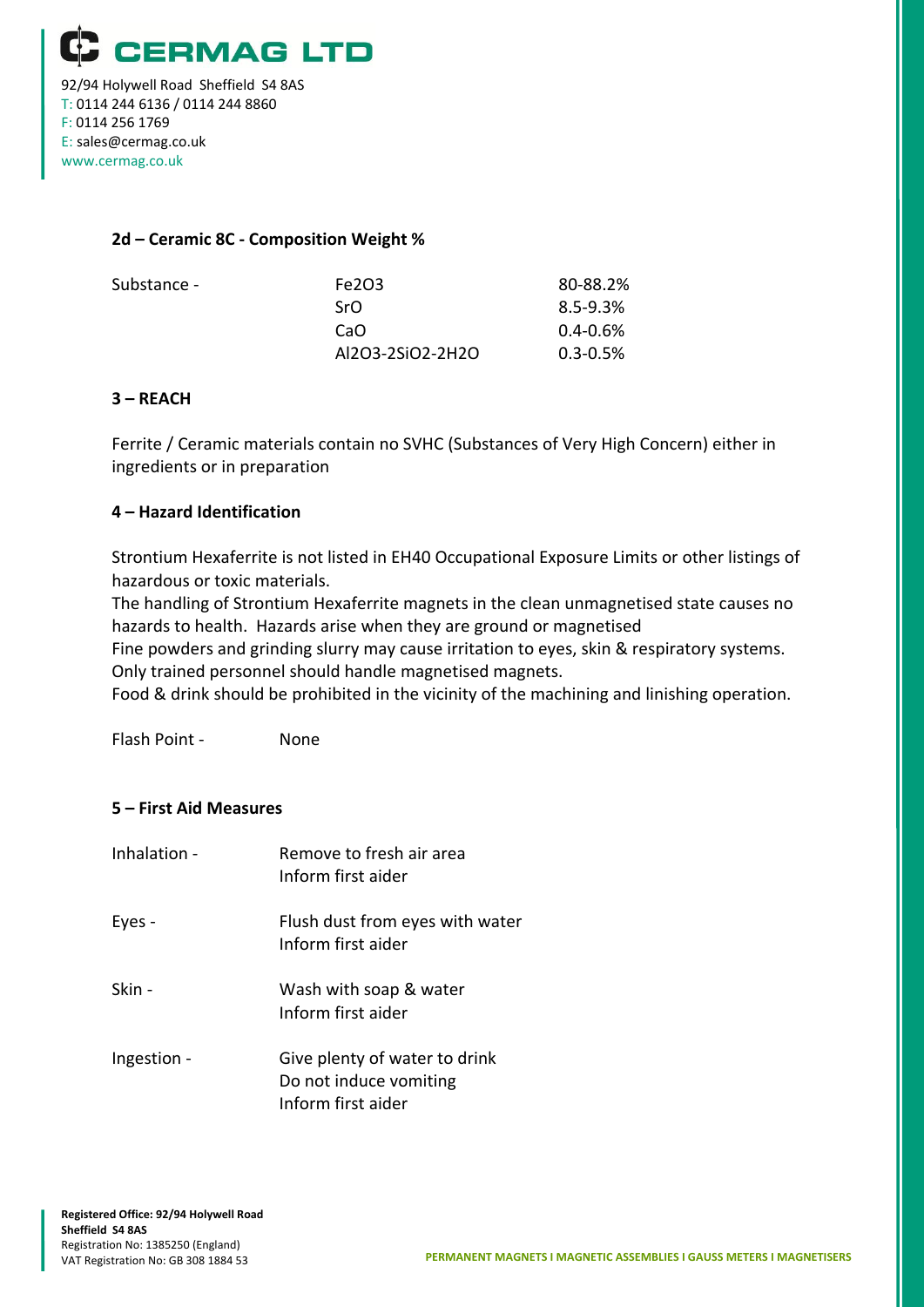

92/94 Holywell Road Sheffield S4 8AS T: 0114 244 6136 / 0114 244 8860 F: 0114 256 1769 E: sales@cermag.co.uk www.cermag.co.uk

# **6 – Fire Prevention**

Non Combustible

# **7 – Handling & Storage of Magnetised Products**

Due care should be taken when handling fully magnetised material as physical injury may occur through entrapment of body parts caused by the inadvertent attraction of magnetised material to other similar or ferro-magnetic material.

Close proximity to the magnetic field from magnetised material may effect the operation of heart pacemakers.

#### **8a – Properties (Magnetic)**

|            | Br<br>(Gauss) | bHc<br>(Oersted) | iHc<br>(Oersted) | <b>BH Max</b><br>(MGO) | <b>Magnetising</b><br><b>Force</b><br>(Oersted) |
|------------|---------------|------------------|------------------|------------------------|-------------------------------------------------|
| Ceramic 1  | 2,200         | 1,700            | 2,750            | 1.0                    | 7,500                                           |
| Ceramic 5  | 4,000         | 2,000            | 2,300            | 3.5                    | 10,000                                          |
| Ceramic 8  | 3,700         | 2,800            | 3,250            | 3.3                    | 10,000                                          |
| Ceramic 8C | 4,300         | 2,500            | 2,550            | 4.3                    | 10,000                                          |

# **8b – Properties (Thermal)**

|            | <b>Reversible Temperature</b><br><b>Coefficient of Br</b><br>(%change/°C) | <b>Curie Temperature</b><br>(°C) | <b>Maximum Working</b><br>Temp (°C) |  |
|------------|---------------------------------------------------------------------------|----------------------------------|-------------------------------------|--|
| Ceramic 1  | $-0.2$                                                                    | 450                              | 350                                 |  |
| Ceramic 5  | $-0.2$                                                                    | 450                              | 350                                 |  |
| Ceramic 8  | $-0.2$                                                                    | 450                              | 350                                 |  |
| Ceramic 8C | $-0.2$                                                                    | 450                              | 350                                 |  |